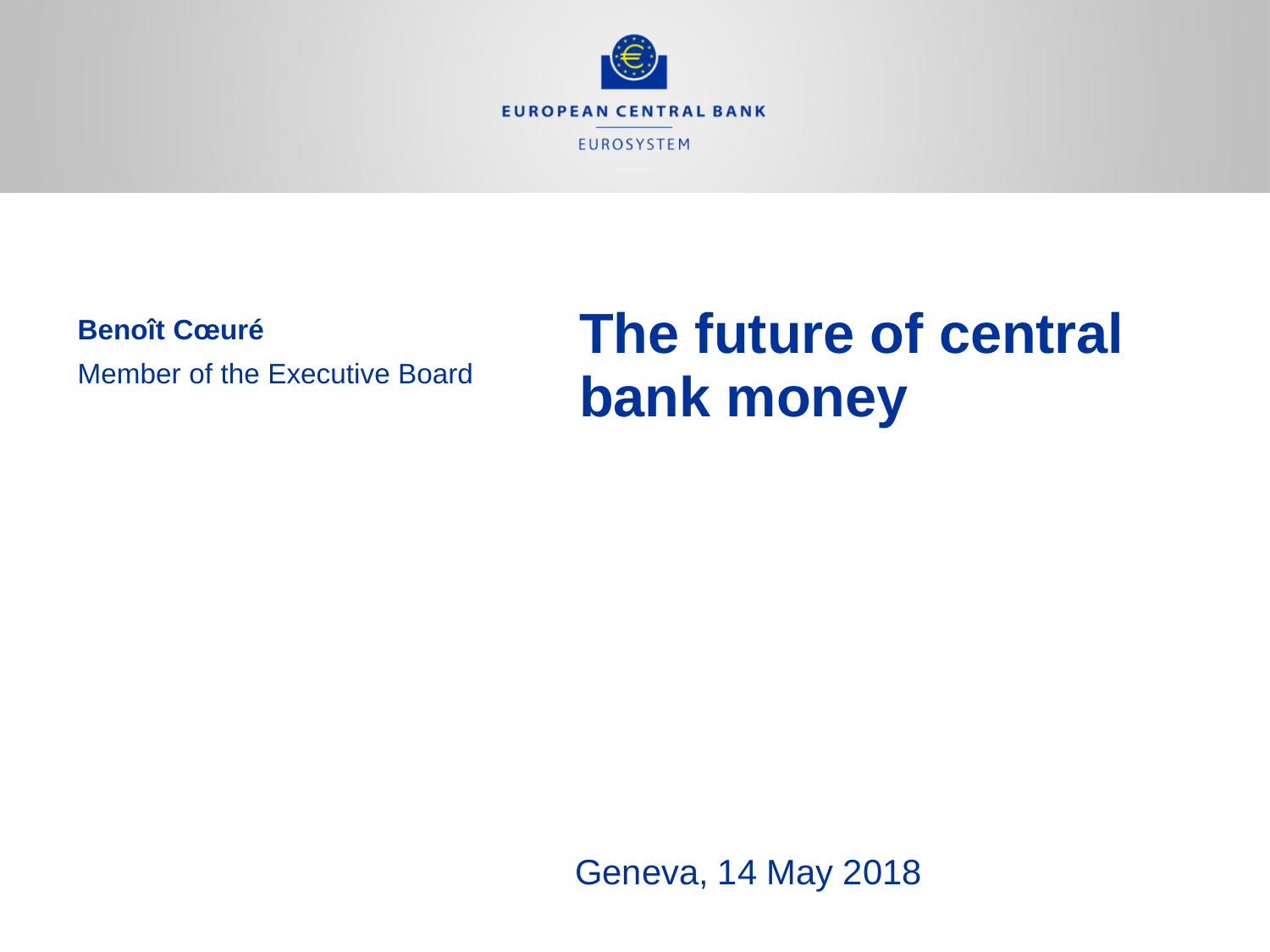

*(x-axis: value of card payments; y-axis: cash in circulation; percentages of GDP)*



*Source: CPMI (2017).*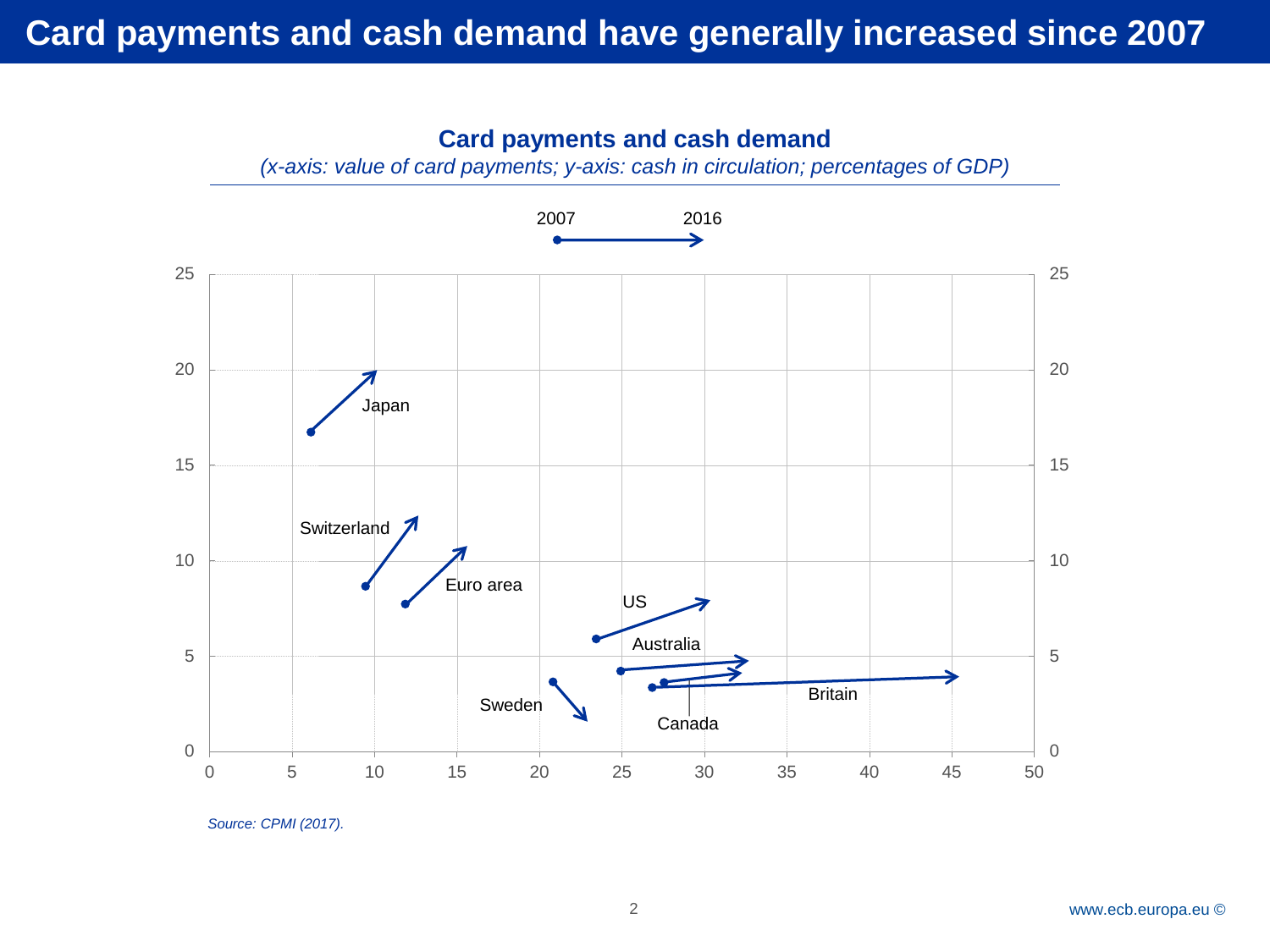## **Negative household deposit rates are rare**

#### **Distribution of deposit rates on outstanding amounts across individual MFIs**

*(x-axis: deposit rates in percentages per annum, y-axis: frequencies in percentages, weighted by volumes)*



*Source: ECB.*

Notes: Deposit rates on outstanding amounts as reported by individual banks, weighted by outstanding amounts. The numbers displayed show *the weighted average deposit rates in June 2014 and February 2018.*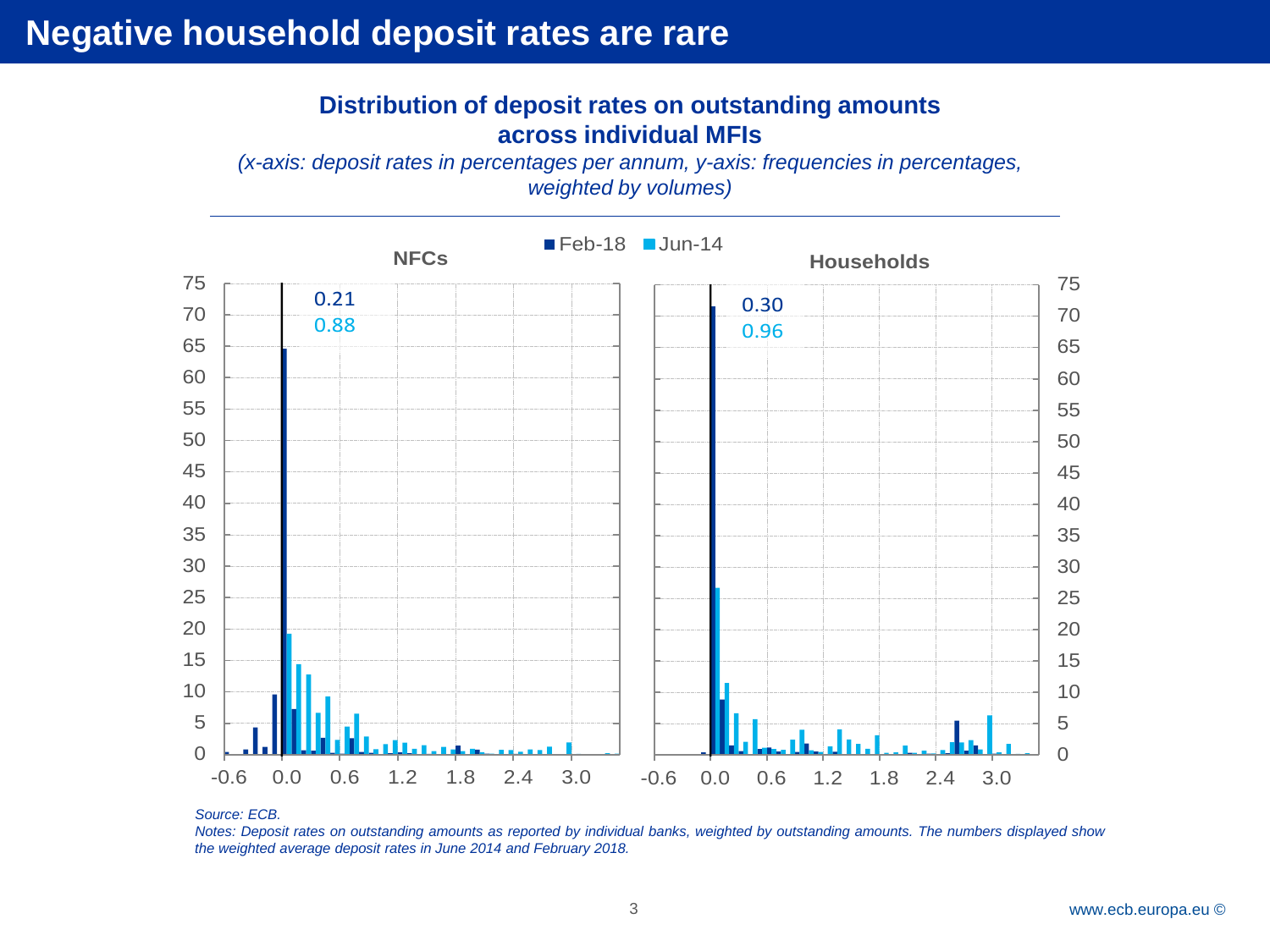# **Stronger pass-through of monetary policy beneficial for economy**



Source: Darracq Pariès, M., P. Jacquinot and N. Papadopoulou (2016), "Parsing financial fragmentation in the euro area: A multi-country DSGE perspective", ECB Working Paper No 1891. See also ECB (2017), "MFI lending rates: pass-through in the time of non-standard measures", Economic Bulletin Article, January. Notes: Conditional simulations of a 100 basis point cut in the main policy rate for different degrees of retail deposit rate stickiness.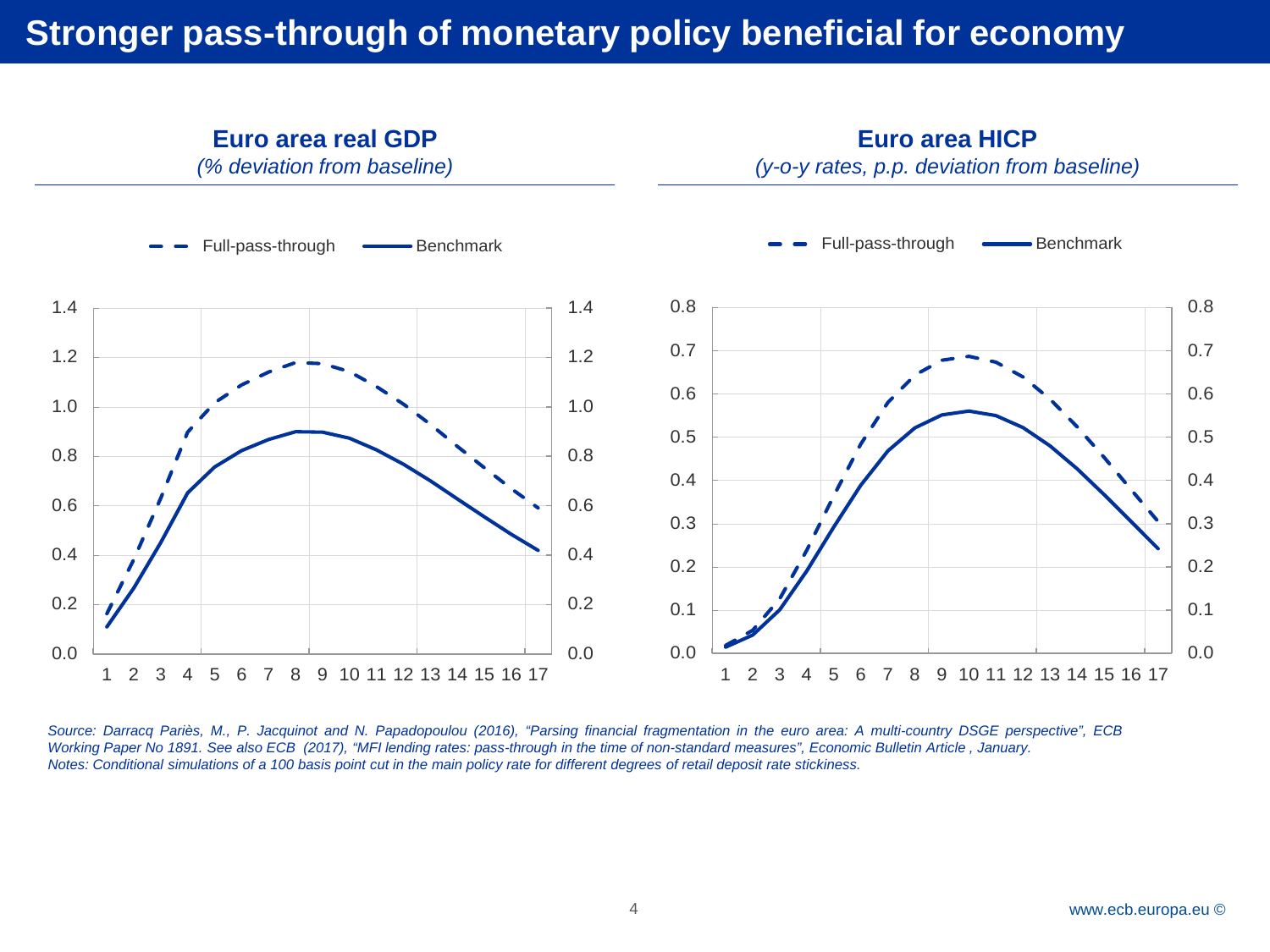

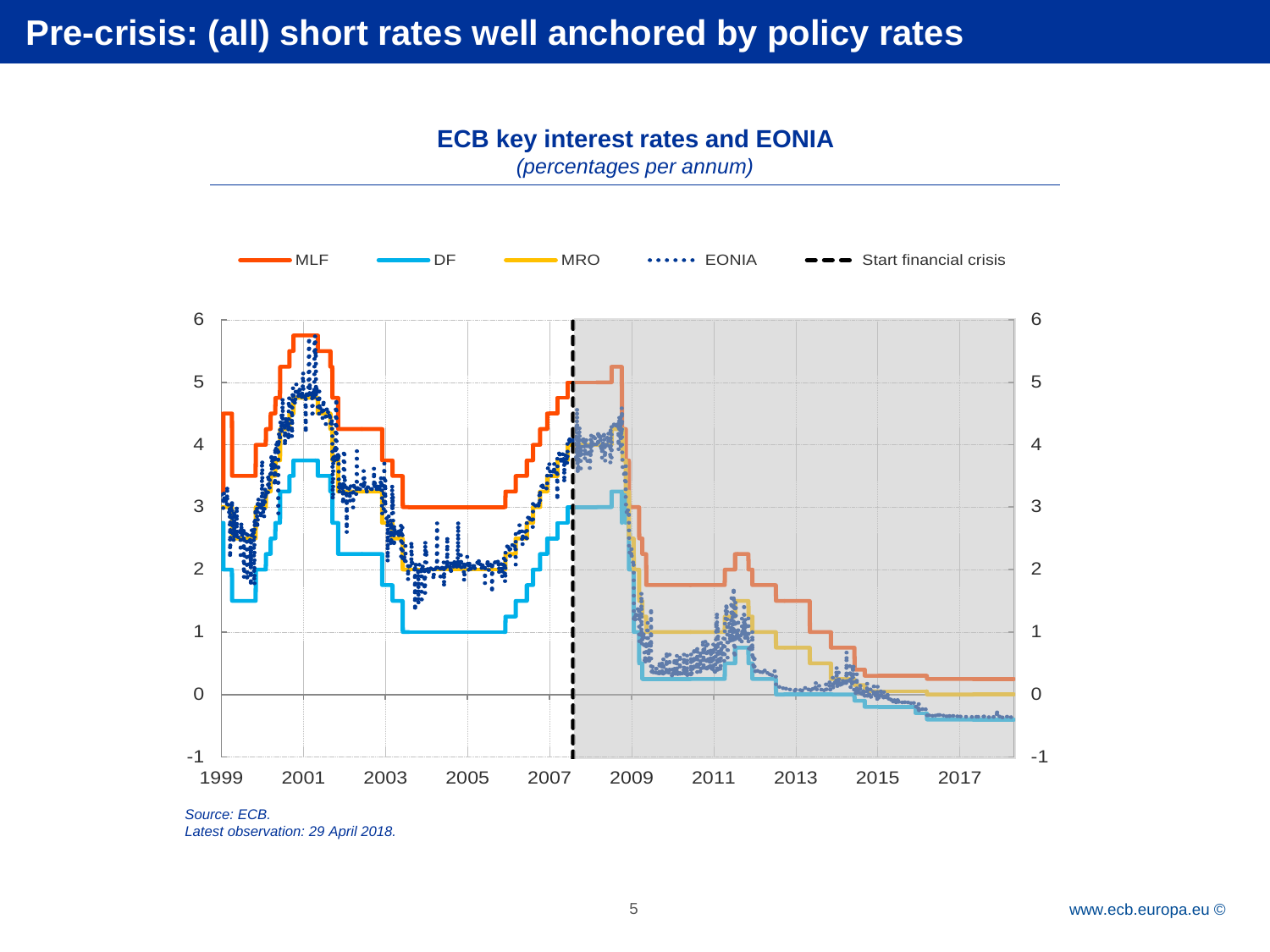*(x-axis: excess liquidity in €bn; y-axis: EONIA-DFR spread in percentage points)* 0.0 0.2 0.4 0.6 0.8 0.0 0.2 0.4 0.6 0.8 0 400 800 1200 1600 2000

**Spread between EONIA and deposit facility rate and excess liquidity**

*Source: ECB.* Note: Dots represent pairs of average EONIA-DFR spread and excess liquidity by maintenance period, starting in 2010. *Latest observation: 2nd maintenance period 2018.*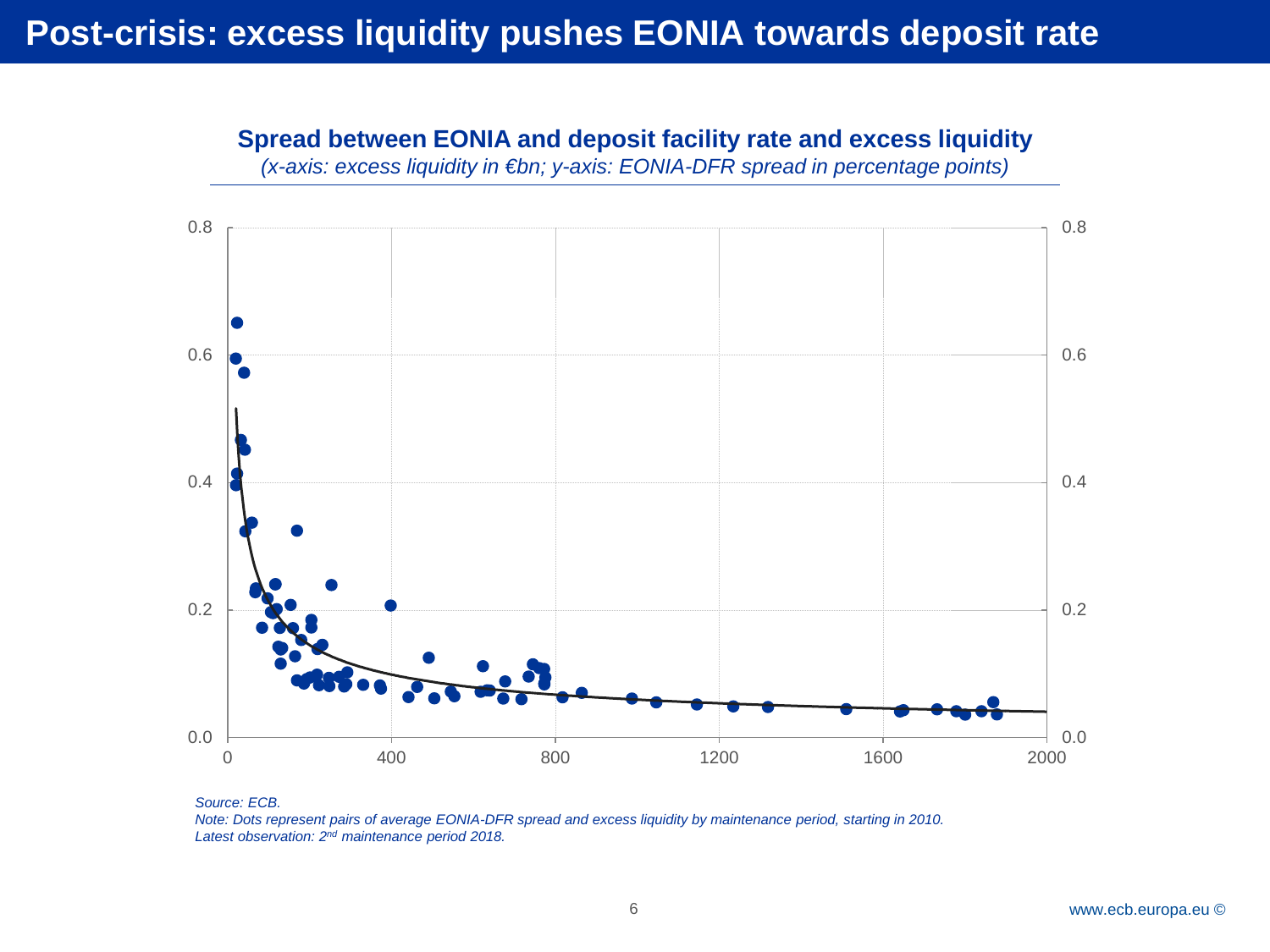# **Now: dispersion across short-term money market rates**

### **Developments in money market rates since June 2014**



*(percentages per annum)*

*Sources: ECB, BrokerTec and MTS.*

Notes: Range refers to the minimum and maximum of the 30-days moving averages of the following rates: EONIA, TARGET2 rate, GC pooling, GC Italy, GC Germany and the special German repo rate. TARGET2 rate refers to an unsecured overnight rate derived from TARGET 2 *payments system data.*

*Latest observation: 23 April 2018.*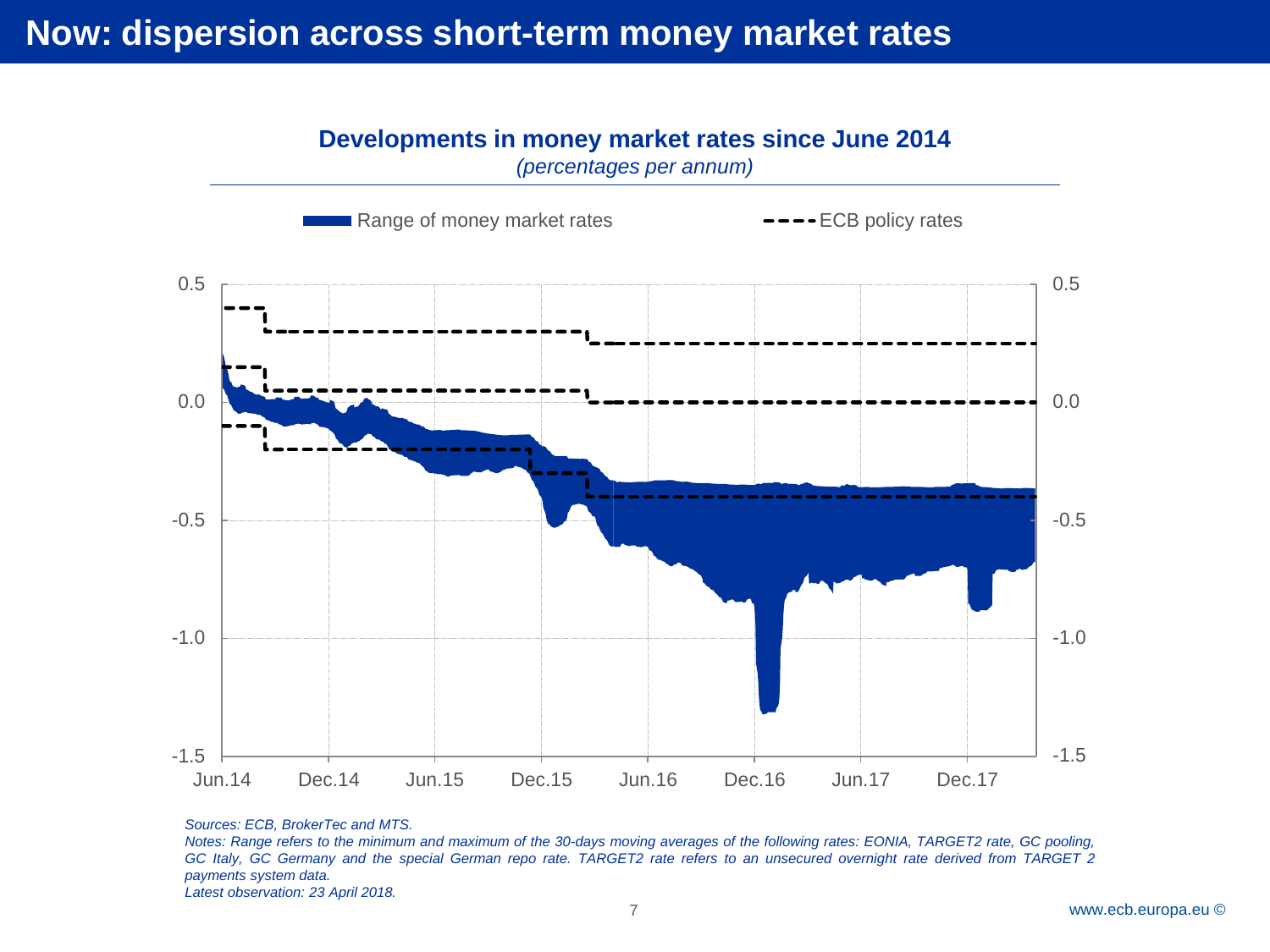#### **Safe asset spread and Bund specialness premium**

*(percentages per annum, monthly weighted average)*



*Sources: BrokerTec, MTS and ECB calculations.*

*Notes: The series are monthly volume-weighted averages.*

The Bund specialness premium is defined as the spread between the GC German and the special German repo rate, while the safe asset *spread is the spread between the GC pooling and the GC German repo rate. Latest observation: April 2018.*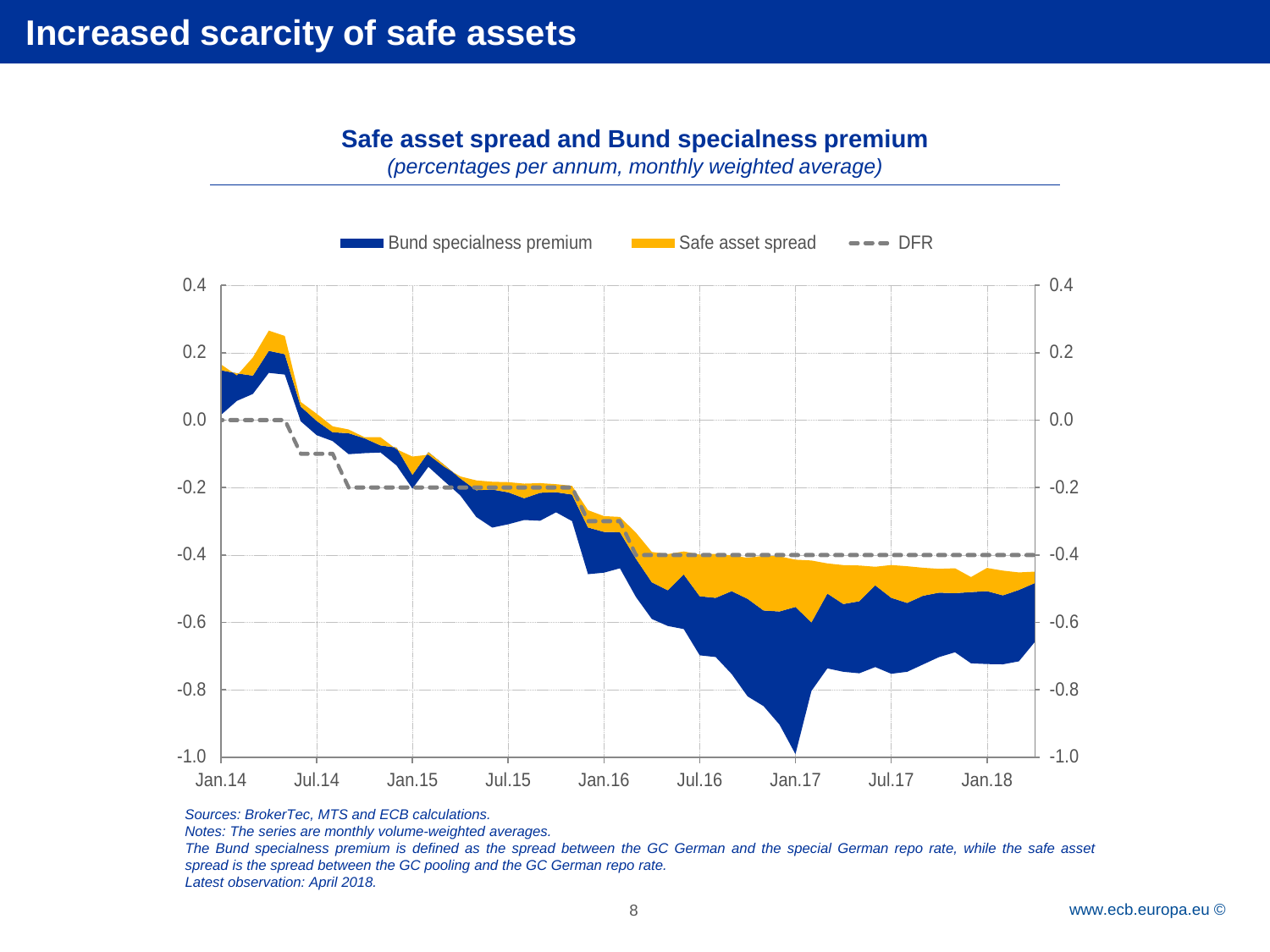

#### **Financial Conditions Index**

#### *Sources: ECB and ECB calculations.*

9 www.ecb.europa.eu © Notes: The FCIs are constructed as weighted averages of the 10-year OIS, the nominal effective exchange rate of the euro vis-à-vis its main 38 trading partners, the Euro Stoxx Index and the one-year OIS or the one-year German sovereign bond, respectively. The interest rates enter in percentage point deviations from their long-run mean, and the exchange rate and stock prices enter in percentage deviations from their long-run mean. The weights are derived from the cumulative impulse response of HICP inflation to a shock to each of the four financial variables at a 12-months horizon as gleaned from VARs, which include one indicator at a time and a number of macroeconomic control *variables.*